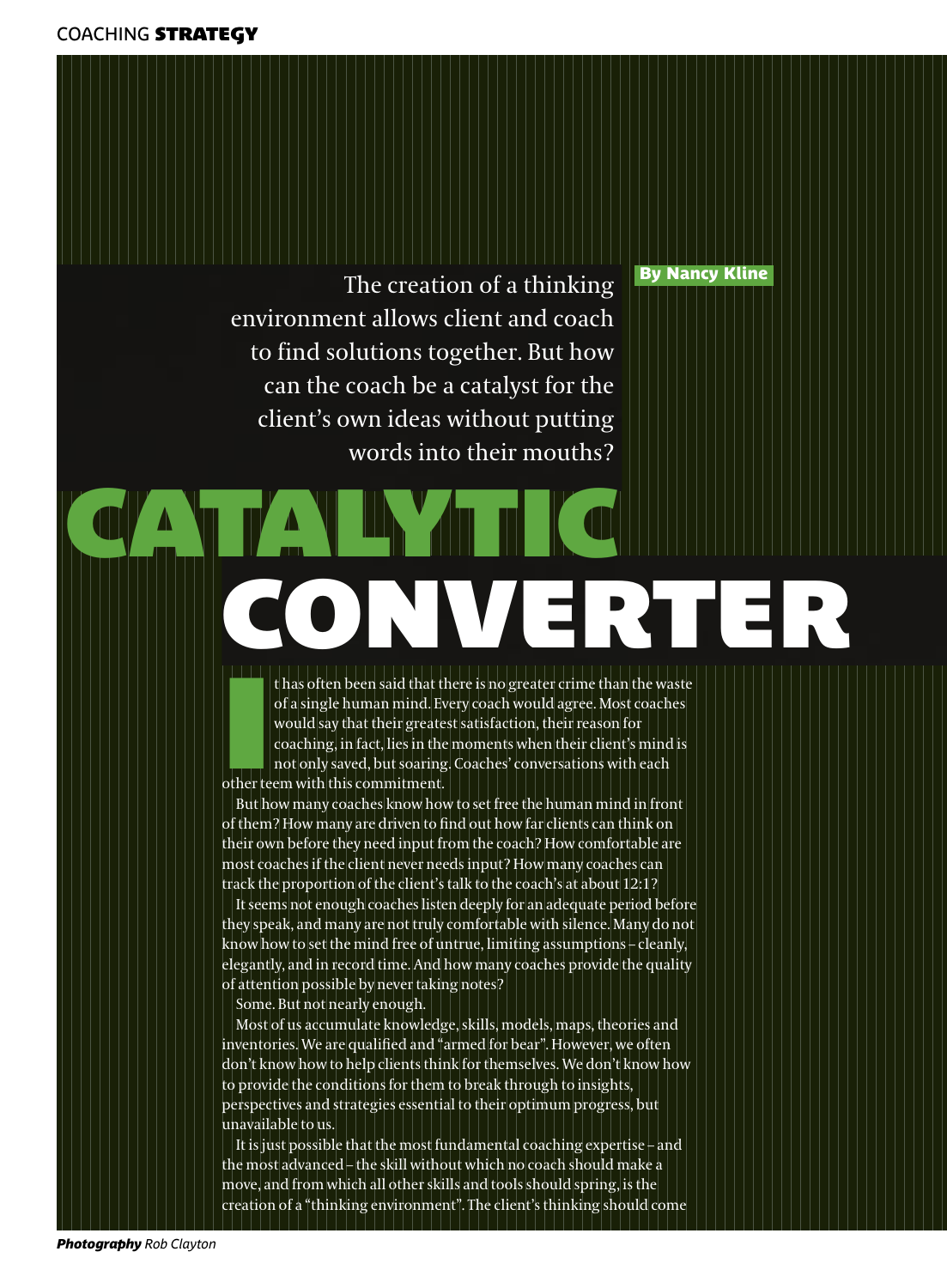٠, Nancy Kline: 'The client's thinking should come first'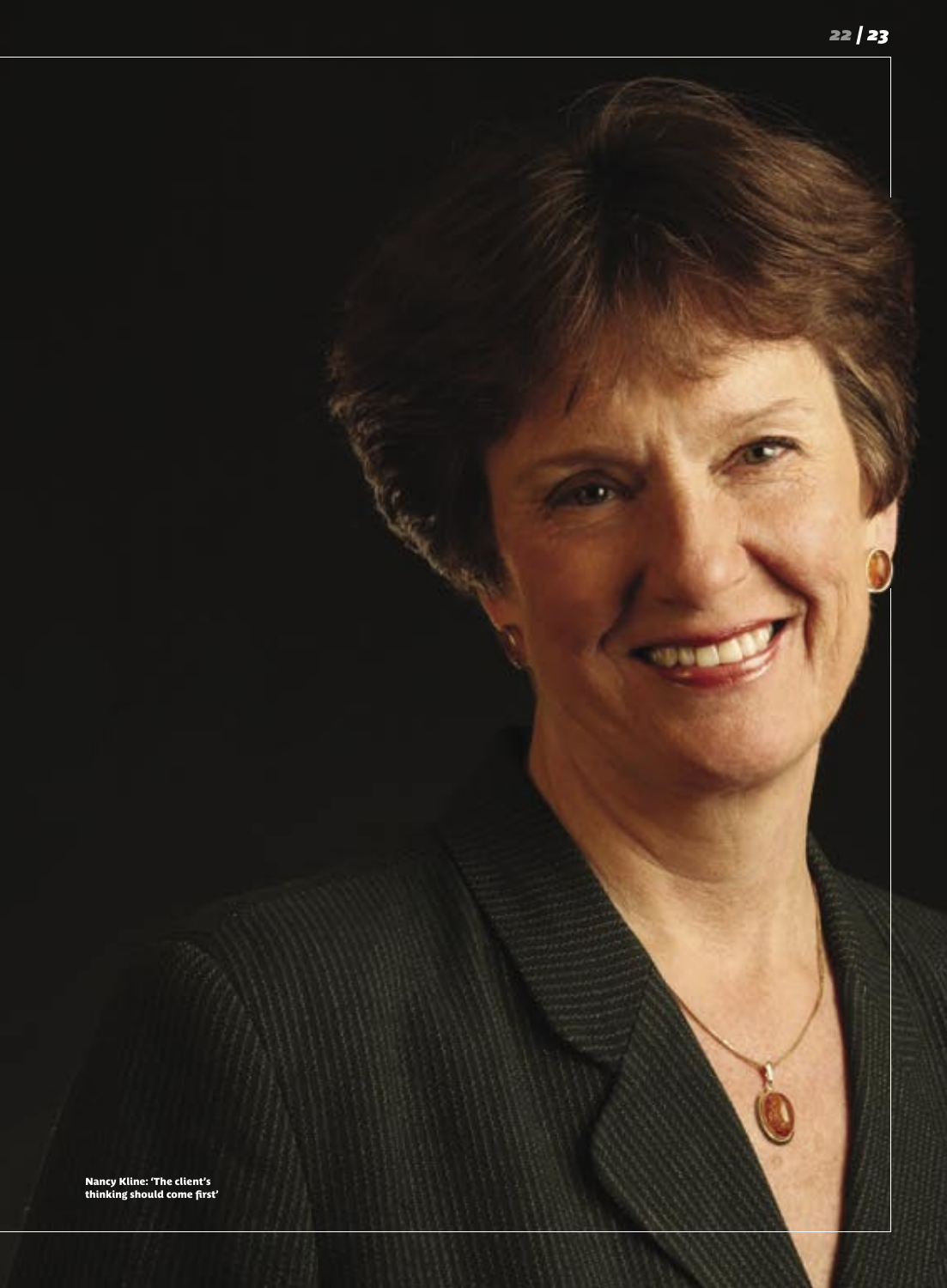first. Often this is all that's needed. As coaches we are paradoxically essential and irrelevant. This process is both simple and complex and there are many variants.

### **Ashley's dilemma**

For example, Ashley had her eye on a promotion. She talked for 10 minutes about the position. Then she said, "I want this job. But you should see the competition." She paused. I focused my attention and my interest on where she might go with *her* thinking. I said nothing. About 30 seconds passed. She looked up. "Going for it is going to be scary."

Again she was quiet. Many more seconds passed. "I think that is it," she said. "I am frightened."

I thought of questions to gain information, to guide her, insights to offer, history to explore. But instead I asked, "What more do you think, or feel, or want to say?"

Ashley, in the presence of that question, had new, clearer thoughts. She talked for 10 more minutes. Clarity increased.

She looked up. "What I want most from this session now is to prepare for the interviews, frightening as that seems."

Every coaching theory would have an approach for this moment. But I chose one to keep her thinking for herself. I asked, "What are you assuming that is keeping you from preparing for the interviews?"

She knew immediately. "I am assuming that I might not get the job. Because even if I pass the interview process, they still might not choose me."

"Yes," I said, "it is possible that you might not get the job. But what are you assuming that makes that stop you from preparing for the interviews?"

She thought about that. "I am assuming that if I hold back, I can blame the failure on not going full out. I am assuming that if I do my best and then am rejected, I will be lost."

"Do you think it is true," I asked, using her words exactly, "that if you do your best and then are rejected, you will be lost?"

Ashley was quiet. I stayed interested in where her thinking was going.

"Objectively true?" I said nothing. "No," she said. "The opposite is true. If I hold back, I will have let myself down. Then I would really feel lost."

"So what is the true, liberating assumption?" I asked.

"That if I go into full flight, I win no matter what."

Ah, the unpredictability and eloquence of the client's own words. And now, the most elegant thing of all (linking the liberating assumption with the session goal), the incisive question – again entirely her words.

"If you knew that if you go into full flight you win no matter what, how would you prepare for the interview?"

"Oh," she said, without hesitation her voice energetic and the fear gone. "I would…"

Ideas tumbled from her and she aced the interviews.

"I am glad I got the job," she said six months later. "But more important than getting the job was seeing for myself

## se study

Russell hired an executive coach when his organisation's national rating fell to level one. He had just become director. He was shocked at the rating and thought that the assessment was unfair. But he also knew that he had less than a year to salvage the situation. So he focused on the changes necessary to bring it up to level two by December. Out of five levels, two was still low, but it would restore hope to the governors, re-engage the teams and secure his job for at least a bit.

In his former position he had experienced several coaching approaches. This time he chose the thinking environment. "I want a genuine catalyst for my best thinking," he told his boss. "I want to know that the coach truly wants the solutions to come from me and knows how to make that happen. I am confident that my group and I can turn this ship around. But we need to think like geniuses to do it. I don't want a coach who does "facipulation".

Russell spent on average 70 minutes of each two-hour session thinking without interruption and with catalytic attention from his coach. He explored, analysed, clarified and hypothesised. He strategised. He recognised flaws in the current structure. He faced his own failings. Out of this free exploration came focus and key ideas and action lines. And in all of this the coach had said only two things. 1) At the beginning: "What would you like to think about today, and what are your thoughts?" And 2) each time Russell's thinking stopped: "What more do you think, or feel, or want to say?"

Russell spent the remainder of each session focused on a still unresolved issue. The coach asked him questions to determine:

1. The key untrue assumption stopping his progress.

2. The true liberating assumption.

Using Russell's exact words to construct an incisive question , the coach provided the perfect structure in which Russell could break through to new levels of insight and imaginative, workable ways forward.

Occasionally Russell asked for the coach's ideas. The coach gave them, succinctly.

Out of 120 minutes, the coach spoke for a total of 11. Out of five levels of performance, Russell's organisation rose to four.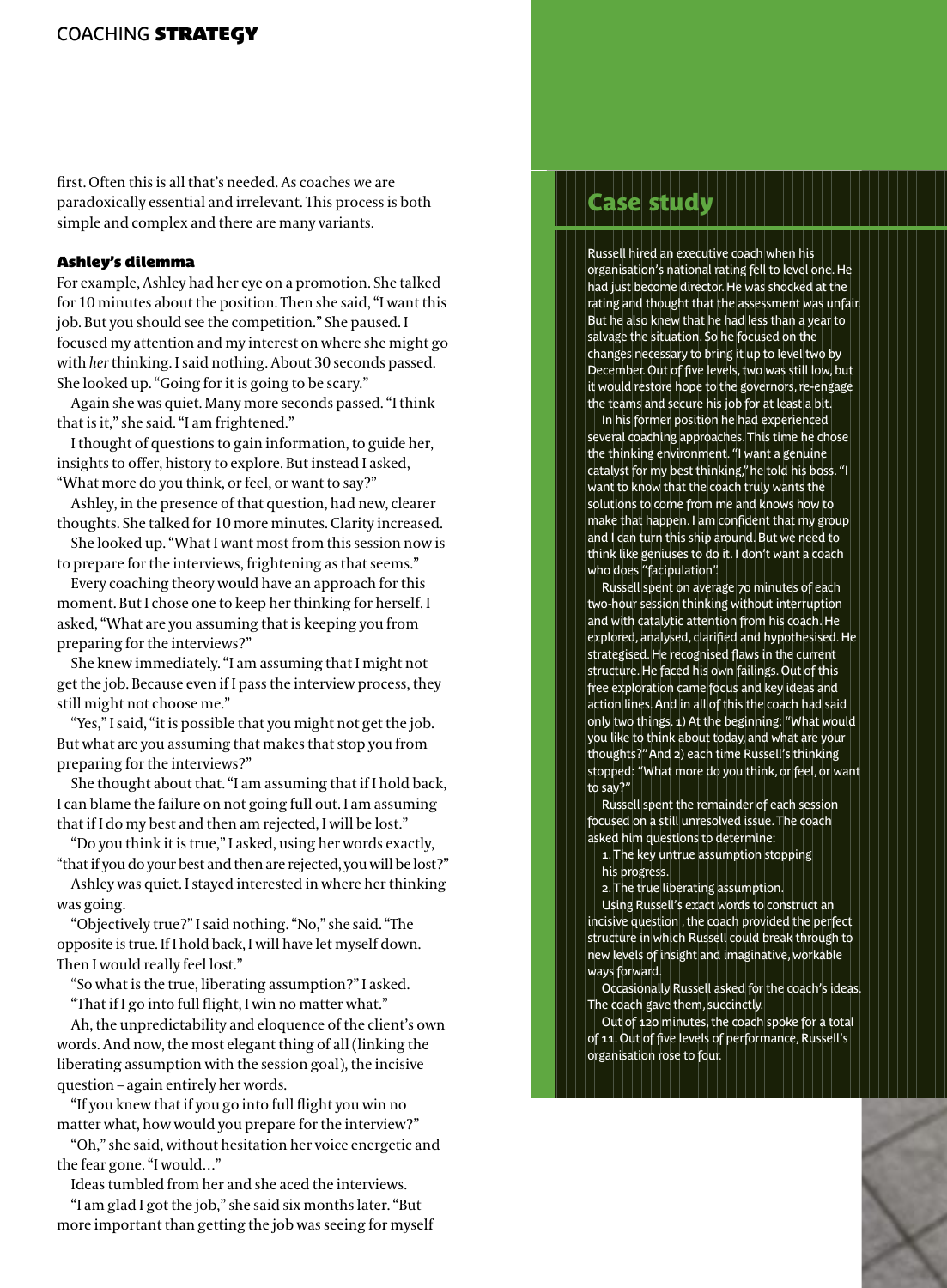## ❛❛

How many coaches actually know how to set free the human mind in front of them?

❜❜